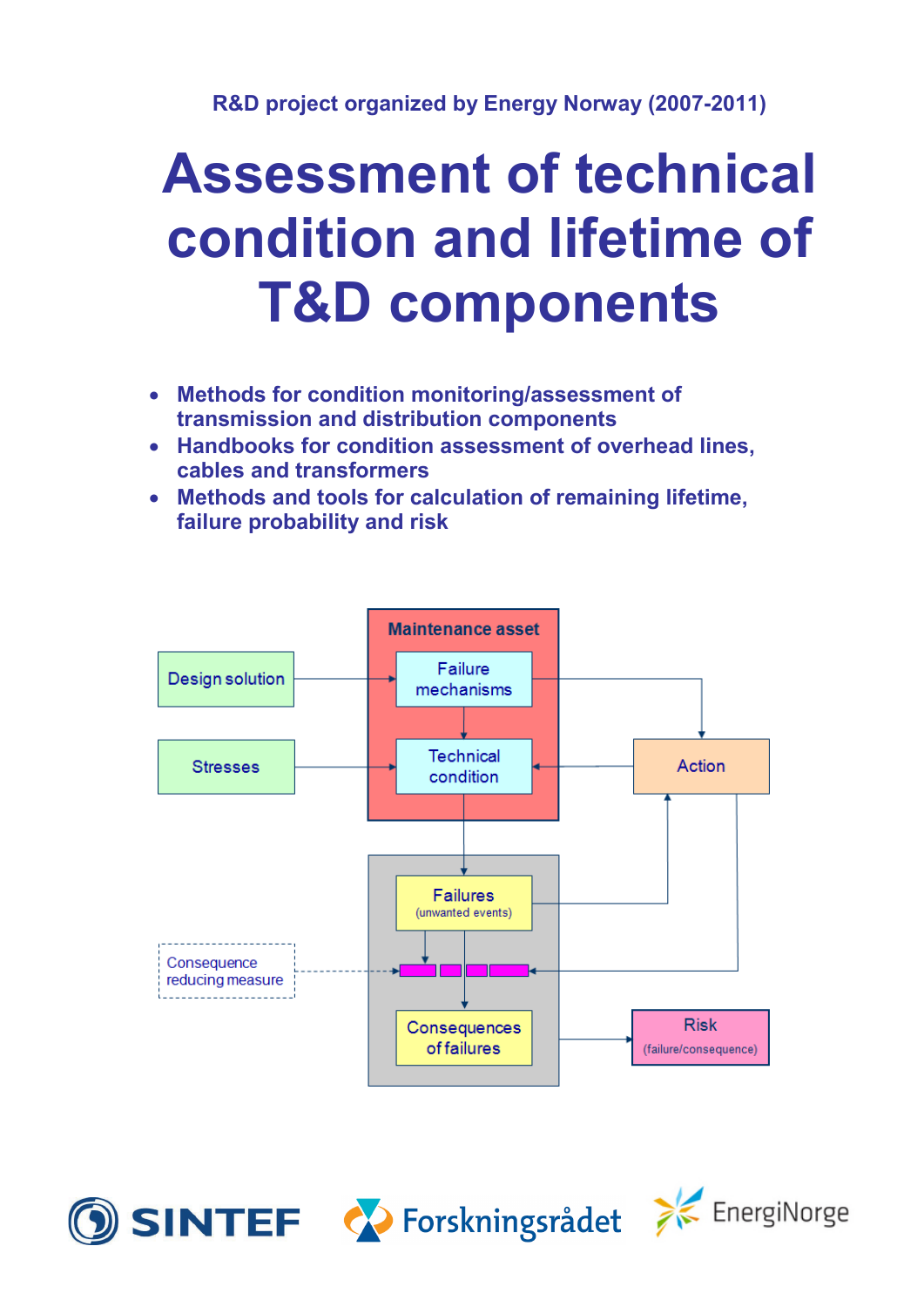## **Project objectives**

i) To develop and evaluate methods for assessment of technical condition, maintenance requirements and lifetime of components and installations in electric power networks.

ii) To establish methodology and data basis for estimation of residual lifetime, failure probability and lifecycle costs of transmission and distribution components, and develop a software tool for storage, updating and utilisation of lifetime data.

#### **Utilitarian values**

The project has resulted in new knowledge and tools for network asset management, and particularly provided new decision support for maintenance and reinvestment planning. This is achieved through development and demonstration of new condition assessment methods and tools, and through new and updated methods for interpretation and utilisation of information about technical condition of components in T&D networks.

**In the following short summaries of the technical reports prepared in the project are presented.**

# **Condition Assessment of Electrical Grid Components. Survey of Diagnostic Techniques and Evaluation of Methods. (Publ. 260-2007)**

The report gives a comprehensive and compact overview of diagnostic methods used to assess the condition of high voltage components in electrical energy transmission and distribution grids. It presents the results from a literature study and interviews with experts on the different components.

Each chapter contain tables which summarize available diagnostic methods used to assess the condition of the different components, and each method is linked to a known condition descriptor for the component.

The components included in the report are:

- Overhead lines
- Cables
- **Transformers**
- Switching equipment
- **Capacitors**
- Surge Arresters
- **Insulators**
- Instrument transformers
- Gas insulated substations

The tabled lists of condition assessment methods give an overview of the available methods. Details are given in reference articles in the last column for each method. The reference articles can be technical brochures and articles from objective organisations, e.g. CIGRÉ or IEEE, or also product brochures and user manuals from the manufacturer or distributor of the method.

## **Inspection of conductors adjacent to suspensions and fittings (Publ. 294-2009)**

Common characteristic damages and time dependent deteriorations in suspensions can be recognized as galvanic corrosion, crevice corrosion, pitting, AC corrosion, fretting and fatigue.

- Fatigue can occur at suspension clamps, dead end clamps, spacer clamps, damper clamps, taps and clamps of aircraft warning markers.
- Abrasion and wear occur at loose components on conductors subjected to vibration.



The results clearly reveal the suspension points as locations with enhanced deterioration rate acting as the "weak link" of the conductor. The most commonly used inspection techniques to reveal wear, corrosion and broken strands beneath suspension clamps have been visual inspections, infra red thermography and conductor samples. Resistance measurements have also to some extent been able to reveal broken strands. Measurements of aeolian vibrations can be carried out by means of generic transducers, vibration detectors, optical vibration monitoring devices and specific vibration recorders. The general failure criterion is: Actual load Q > residual strength R, but in Norway it has so far been more common to use a deterministic exclusion limit of 30% decrease of the tensile strength of the aluminium wires. Estimates of absolute values for the residual life of conductors in years should be viewed as indicative approximations expressing degradation and vibration severity.

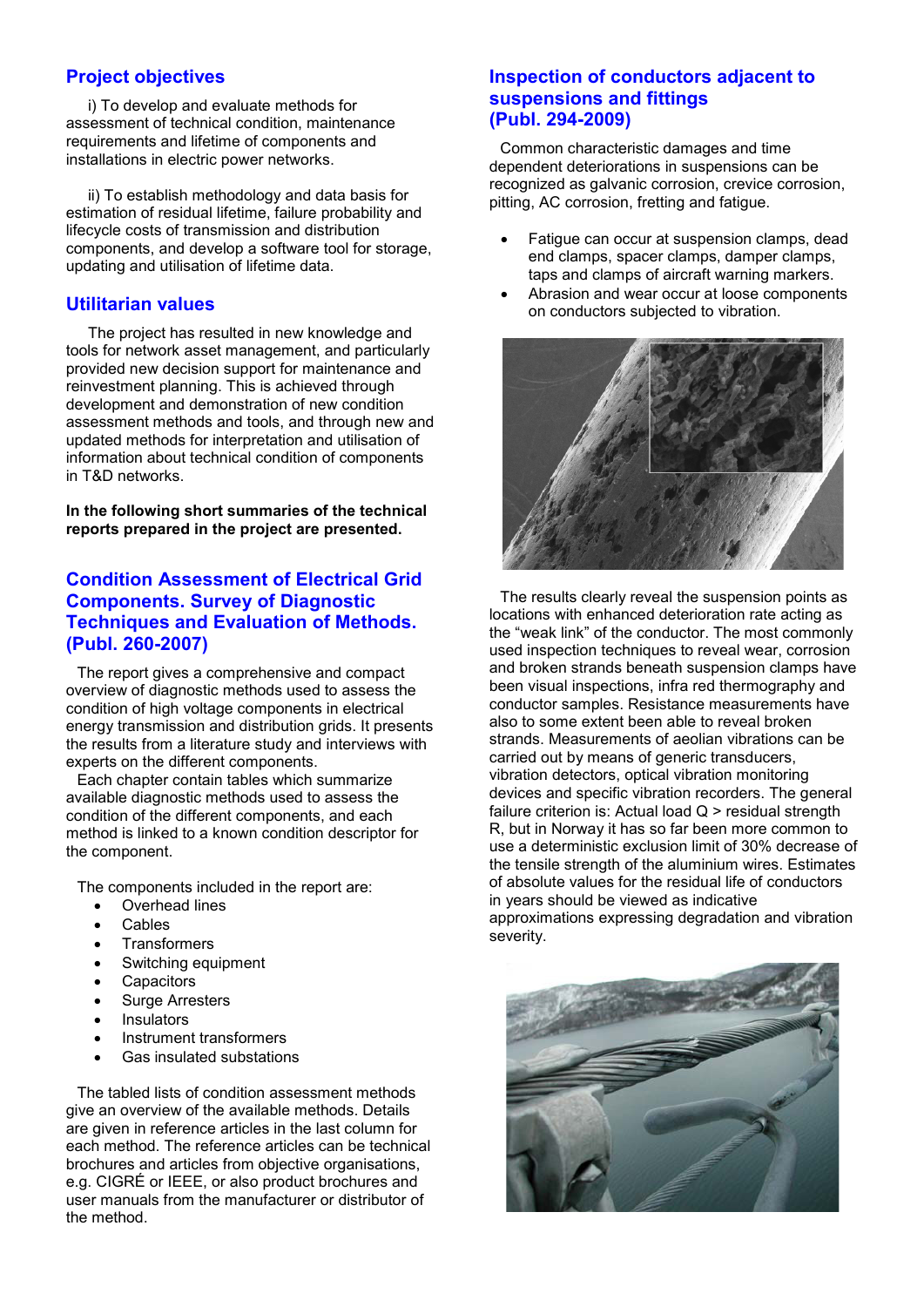#### **Refurbishment of conductors in power line transmission systems (Publ. 329-2011)**

The most important reason for repairing damage to a conductor is the need to improve reliability and extend its life. The alternative is to replace a conductor with a new one to restore the expected lifetime. Reports from users describe how the use of repair rods, helical protection wires, long clamps, vibration damping, spacers, replacement of insulators, clearing power line routes, replacement of all or part of the conductor, or shunting damaged conductor sections have succeeded or failed in preventing conductor failures at or near the suspension point.

# **Estimating the service lifespan of conductors in corrosive environments (Publ. 333-2011)**

This study takes as its starting point a test scheme for the collection of lifetime data, an empirical model for estimating the lifetime of conductors and an analysis of conductors from actual operation and accelerated corrosion tests. By using the empirical lifetime model to estimate the further degradation of conductors in a span, our results from field samples show that the lifetime of ungreased steel aluminium conductors has a significant correlation with the corrosivity of the marine atmosphere. Lifetime estimates from the accelerated corrosion tests of FeAl number 35-6/1 show a good correlation with the field samples that were assembled for this project. Conductors with a large cross-section have better "corrosion resistance" than thin conductors in exposed coastal zones.



# **Overview of problems related to various cable types and cable equipment (Publ. 314-2010)**

The report contains a systematic overview of types of cables and associated equipment, and the problems that have been observed for the various components over the years. Background information for the development of cable technology in Norway for 12 and 24 kV cables is presented. Both MIND and XLPE cables are briefly described, and various types of cable accessories for XLPE cables are also described. Then the aging mechanisms and typical failure types and failure mechanisms that occur for the various components and existing operational experiences are explained. Examples of various diagnostic methods that can be used for the different components are also given. Finally, a chapter on high-voltage cables and equipment are included. *(This report is written in Norwegian)*

# **Condition assessment of medium voltage XLPE cable systems installed in the 1980s (Publ. 331-2011)**

Generally, the failure statistics of medium voltage XLPE cable accessories in Norway show that the overall failure rate is relatively low. However, for some types of joints and especially those installed in the 1980s, the insulation resistance is becoming very low and such joints have also started to fail. The mechanisms for these failures are yet not fully determined. This work includes both on-site and laboratory characterisation of actual joints. During onsite condition assessment of the cable link, low resistivity values and partial discharges were detected. Then a selected three phase cable was removed from service, shipped to and further analysed in the laboratory. The joints were characterised by dielectric spectroscopy in frequency domain, DC resistance and measurements of partial discharges.



The results show that the low resistivity of the joints as well as the partial discharge activity is likely due to the water sorption during service. Drying strongly reduces the dielectric losses and permittivity, as well as extinguishes the partial discharges. Rewetting does however not re-establish the discharges.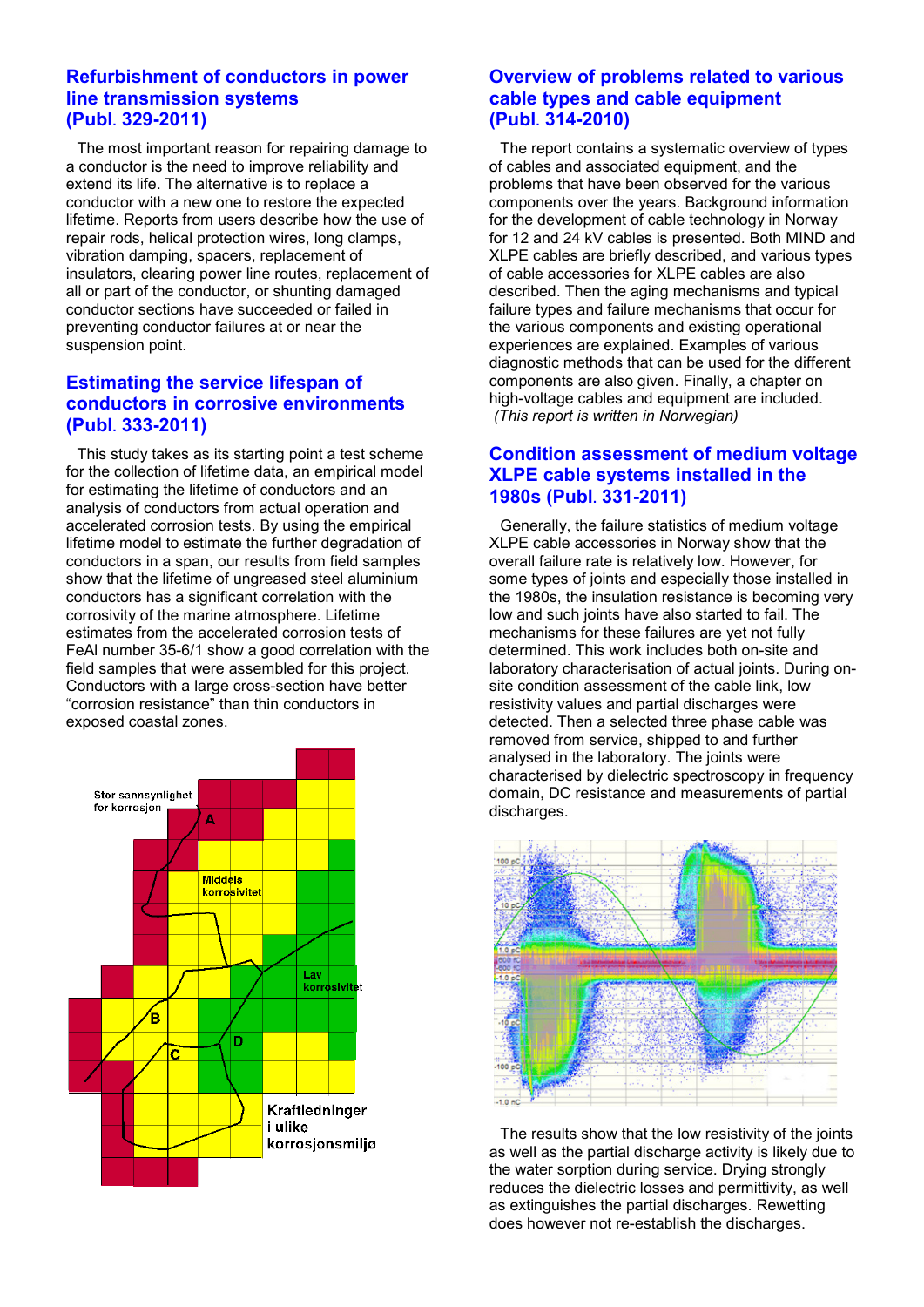#### **On-line monitoring of power transformers (Publ. 332-2011)**

Extension of the useful life of power transformers is the single most important strategy for extending the life of power transmission and distribution infrastructures. Continuous assessments of transformer operating conditions accomplished through on-line monitoring, off-line diagnostic test, expert system diagnostic and analysis modules existing and under development, are examples of the practical implementation of that strategy.

Undoubtedly, the winding hot-spot temperature is one of the most critical parameters that defines the power transformer overloading capability and the aging rate of the oil-paper insulation. Therefore, in order to provide more accurate corresponding transformer assessment tools the IEC 60076-7 thermal and loss of life models are reviewed and improved in this report. A practical application example of the models is given. Also, the ageing kinetics of the transformer insulation is discussed and application procedure established considering the latest research findings.



## **Methodology for establishing life curves based on condition monitoring data and expert judgments (Publ. 310-2010)**

Remaining lifetime and probability of failure of components in the power system are important issues for planning of maintenance and refurbishment. The concept of life curves provides an approach to utilize information about the technical condition (condition states) for modelling component degradation and for calculation of remaining lifetime and failure probability. This technical report describes methodologies for establishing life curves based on condition monitoring data and/or expert judgement. The methodologies presented in this report can be applied for different types of components and failure mechanisms. Thus, life curves provide a generic approach for degradation and lifetime modelling.

The report describes methodologies that can be used to established life curves based on different sources of information, such as judgements provided by one or several experts, or condition monitoring

data. Furthermore, establishing life curves using a combination of expert judgments and condition monitoring data is also described. Because different failure mechanisms and components are assessed separately by the life curve approach, the report also shows how analysis results can be aggregated. In addition, references are given to tools and software prototypes that can be used to establish the life curves, to calculate failure probability and remaining lifetime, and to aggregate the results.

The report also presents a number of examples of life curves for selected components and failure mechanisms. The examples include different components of power transformers and circuit breakers. Furthermore, a study on water tree degraded XLPE cables and case study on wood poles are presented. These examples show the use of the life curve approach and can be used as basis for an own analysis.

A file is attached to this report where some of the life curve examples are collected.

# **System for lifetime related data (Publ. 336-2011)**

This report is co-written by the project *Value adding maintenance in power production.*



The objective of this report is to provide a preliminary and general description and specification of an information system for collection, storage, processing and reporting of data related to lifetime analyses and maintenance management (SysLife).

The report is the final documentation of the SysLiferelated activities in two *projects (Value adding maintenance in power production and Assessment of technical condition and lifetime of transmission and distribution components)*, and serves as basis for further work with SysLife in a new research project – also called SysLife – which follows up the work in the other two projects.

The report provides a detailed overview of the background for SysLife. A preliminary and general description and specification of SysLife is presented. The specification method is also described. Finally, challenges are discussed and recommendations for further work are given.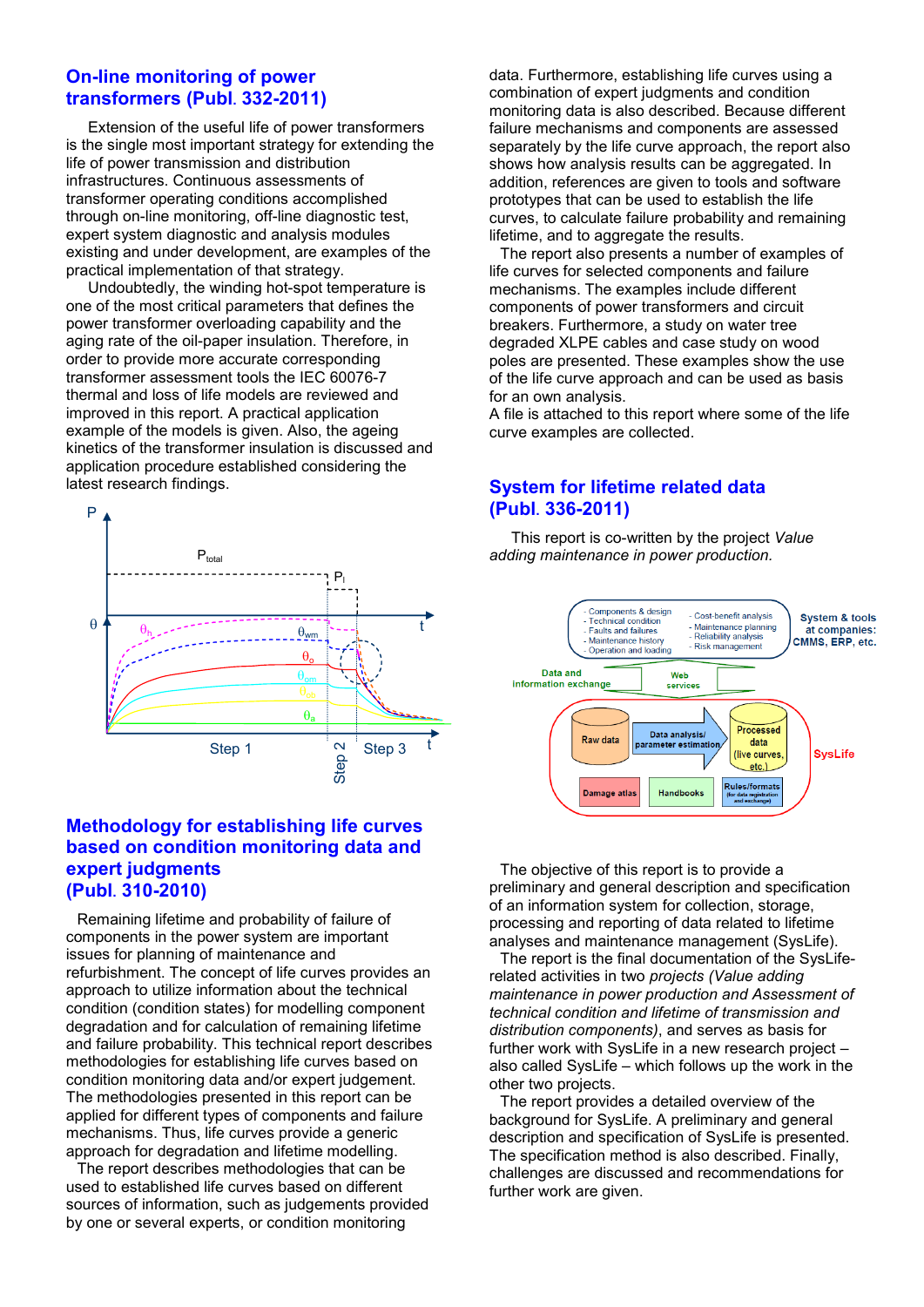# **User's guide to Optimal Maintenance Tool Box (Publ. 319-2011)**

This report is an updated version of the user's guide for a group of tools that are collectively known as **Optimal Maintenance Tool Box**. The reason for the update is that the tools have undergone further development since the last user's guide was prepared.

The report contains a description of the following tools:

- **Failure probability:** Estimation of Failure Probability (ESTSVS) based on knowledge of a component's technical condition, design, operational conditions, etc.
- **Profitability (NPV calculation):** Calculation of profitability (net present value) of maintenance and refurbishment actions/projects.
- **Qualitative utility value:** Calculation of qualitative utility value (HSE, etc.) based on qualitative evaluation of maintenance and refurbishment actions/projects, including tools for the creation of a decision-making model.

All tools have been developed using MS Excel / Visual Basic and Matlab.



# **Handbooks for condition assessment**

As part of the project, three expert groups have been defining technical condition and described relevant condition assessment methods for different equipment types. The groups have been engaged in the preparation of the following condition monitoring handbooks:

- **Overhead lines** (wood poles and current conducting system)
- **XLPE cables**
- **MIND cables**

The project has also contributed to the development of a chapter on maintenance of **power transformer windings** that is part of a comprehensive maintenance handbook for power transformers prepared by the User Group for Power and Industrial Transformers in Norway.



| <b>State</b> | <b>Description</b>                                                                          |
|--------------|---------------------------------------------------------------------------------------------|
|              | No indication of degradation ("as good as new")                                             |
| $\mathbf{2}$ | Some indication of degradation. The condition is<br>noticeably worse than "as good as new". |
| 3            | Serious degradation. The condition is<br>considerably worse than "as good as new"           |
|              | The condition is critical.                                                                  |
| 5            | Fault state.                                                                                |

**In addition to the technical reports and handbooks, 14 project memos have been prepared.**

# **PhD study**

The project has funded a PhD study on the topic "Damage mechanism of aluminium conductor strands used in marine environments". The dissertation will take place medio 2012 according to the plan.

Summary of the work: The damage of conductors, by corrosion and mechanical factors at the clamps, determines their lifetime. Failure analysis work has showed wear, fretting and corrosion or the combination of these as the main failure causes. Therefore, sliding and fretting behaviours of the conductor strands have been further investigated by experimental techniques in different test conditions simulating real service conditions. Sliding wear tests were performed on the aluminium alloy strands in air, tap water drop, chloride solution and under cathodic protection conditions to characterize the material degradation mechanisms in similar conditions. Moreover, fretting tests have been performed to map crack initiation and material wear conditions in terms of normal contact force and displacement amplitude in air and chloride environment. The map can be used as basis for generating data in a similar test condition to predict service lifetime of conductors.